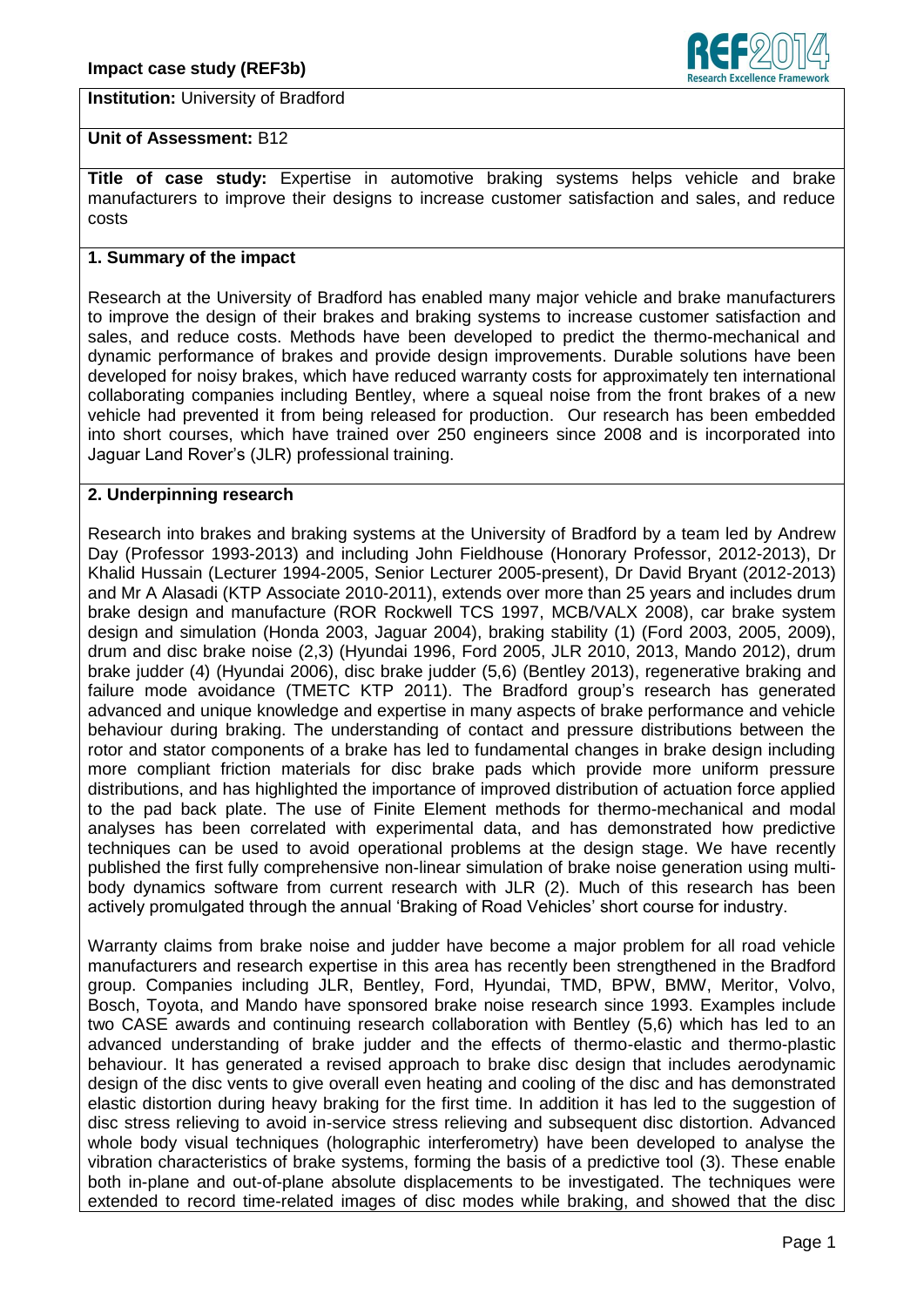

continues to vibrate under the pad and is not suppressed by it. We explained why certain frequencies were more likely to occur by investigating the disc/pad interface geometry and have provided a predictive tool for industry. We measured the dynamic interface pressure of the pad and showed that the general centre of pressure varied during braking. Correlated over car and commercial vehicle brake systems, we showed that a 15-20mm leading contact offset would increase disc brake noise propensity and predicted this to be possible with normal μ values and existing brake designs (3).

# **3. References to the research**

- 1. Mirza N, Hussain K, Day AJ, Klaps J. (2010) An assessment of steering drift during braking: a comparison between finite-element and rigid body analyses. *Proceedings of the Institution of Mechanical Engineers (K): Journal of Multi-Body Dynamics*, 224(3): 307-317.
- 2. Alasadi A, Bannister P, Bryant D, Day AJ, Hussain K. (2013) The prediction of pad vibration in a noisy disc brake using multibody dynamics analysis. *Eurobrake 2013 Conference Proceedings*. FISITA. ISBN 978-0-9572076-0-8
- 3. Fieldhouse JD, Steel WP, Talbot CJ. (2008) The measurement of the absolute displacement of a noisy disc brake. *Proceedings of the Institution of Mechanical Engineers (D): Journal of Automobile Engineering* 222(7): 1121-1140.
- 4. Hussain K, Yang SH, Day AJ. (2007) A study of commercial vehicle brake judder transmission using multi-body dynamic analysis. *Proceedings of the Institution of Mechanical Engineers (K): Journal of Multi-body Dynamics* 221(2): 311-318.
- 5. Bryant D, Fieldhouse JD, Talbot CJ. (2011) Brake Judder An Investigation of the Thermo-Elastic and Thermo-Plastic Effects during Braking. *International Journal of Vehicle Structures & Systems* 3(1): 57-72.
- 6. Bryant D, Fieldhouse JD, Claffey E. (2013) Hot Judder An Analysis of the development process. *Eurobrake 2013 Conference Proceedings*. FISITA. ISBN 978-0-9572076-0-8
- (2), (3), and (5) are the three references best indicating the quality of the work.

The following grant is also indicative of the quality of the research:

Industrial research grant (Jaguar Land Rover, £360k, 2011-2014), "*Brake noise propensity*" AJ Day, D Bryant. Bradford led with Cranfield and Liverpool universities. This developed enhanced computer-aided engineering (CAE) methods to predict noise propensity from brake system design parameters.

#### **4. Details of the impact**

Modern automotive brakes have to provide consistently high performance over a wide range of operating conditions including high temperatures and high speeds. It is a technologically challenging area of automotive engineering, and vehicle and brake manufacturers are continually required to improve their designs. We have worked closely with many companies (a,b,c,d,e) so that our research into road vehicle brakes and braking systems has enabled them to understand better the underpinning scientific principles, and implement new knowledge and methods. The result for the industry is improved customer satisfaction and reduced warranty costs, for example by 50% for JLR since 2010 (a).

On-going promulgation of research knowledge and expertise in the field is achieved via the annual "Braking of Road Vehicles" short course run at Bradford since 1997. Delegates attend this course each year from all over the world, and it is internationally regarded as the 'industry-standard' short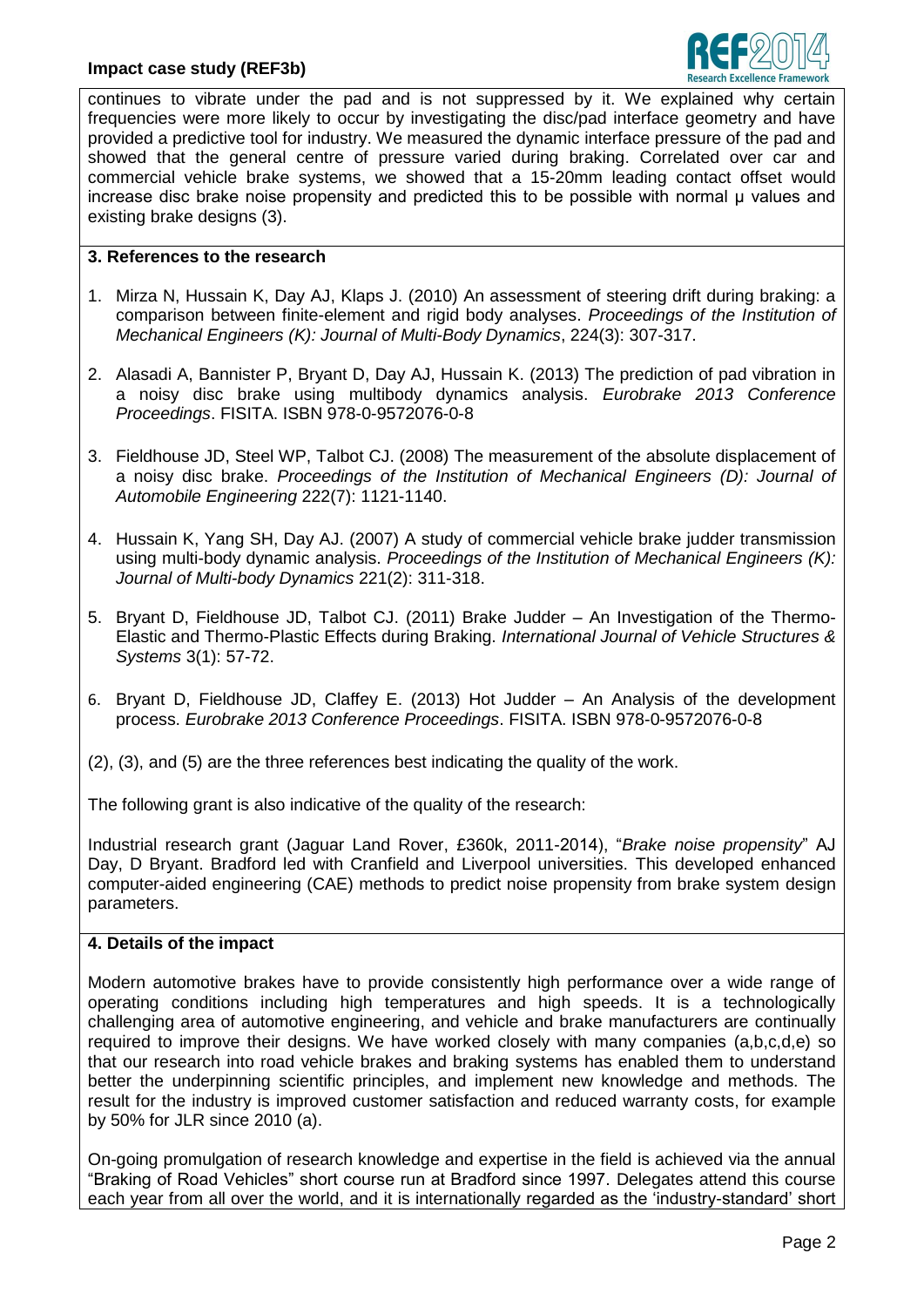## **Impact case study (REF3b)**



course for the road vehicle and braking industries. It is also delivered in-house to several companies including JLR (a) where it is part of their Masters level professional training programme. Since 2008 we have trained over 250 engineers in advanced knowledge and expertise (e.g. in brake NVH) and have substantially improved the knowledge and understanding of staff. For example, in JLR's Brakes Engineering Department (a) this training is already enabling new CAE procedures to be developed e.g. in the minimisation of brake noise propensity at the design stage (2,a). Concerns relating to brake noise and vibration within JLR have decreased as a result of better understanding of brake noise among braking systems design engineers which has resulted in a saving of 471 days, and 3800 hours amongst the Brakes Engineering Department staff (a). For example, JLR took the decision to lower their in-house standard friction level to 0.38, reducing noise propensity because of the reduced leading contact offset (2). Associated with other design improvements, the result has been that since 2009 the number of identified concerns relating to brake noise and vibration has halved, warranty costs have been substantially reduced, and customer satisfaction has increased (a).

The advanced techniques of holographic interferometry developed by the team have revealed details of noisy brake systems that were previously unknown (3). Our results have been disseminated internationally and have been used to validate predictive Finite Element (FE) analysis procedures for brake design which have been adopted and used by many brake and vehicle manufacturers for noise prediction (a,b,c,d,e). Our predictive tool for brake NVH is currently being used by four vehicle and brake system manufacturers to support understanding of how brake noise is generated and to propose design improvements to avoid it. Currently two UK car manufacturers are using noise counter measures that were originally proposed by the Bradford team (Bentley and JLR). Prior to successful application of the countermeasure, new Bentley vehicles were unable to be released for production because of brake noise (b).

We have worked closely with Bentley (5,6,b) over many years to advance their understanding of brake judder. This has resulted in their adopting stress relieving of brake discs to ensure that warranty claims arising from judder are minimised. The research is also being used to direct Bentley's future disc design and selection.

#### **5. Sources to corroborate the impact**

a. Manager, Brakes, Jaguar Land Rover,

"*Jaguar Land Rover recognises and values highly the brake noise and vibration expertise at the University of Bradford …".*

*"We recognise that members of the research group are internationally recognised experts in brake and braking system design …".*

*"In the area of brake noise JLR has achieved high levels of customer satisfaction and it is essential that we continue to develop our scientific understanding and knowledge to underpin our technological expertise by working with universities such as Bradford with specialist expertise." (Letter dated 24/4/12.)*

- b. Functional Manager (Foundation Brakes), Bentley Motors Limited, *"Bentley Motors has funded research projects with Professor Fieldhouse since the 1990s …" "Bentley Motors currently expects to continue to collaborate with the Centre in the research and development of methods for improvements in brake NVH refinement."* (Letter dated 21/6/12.)
- c. President and CEO, TMD Friction worldwide, TMD Friction Services GmbH *"I am acutely aware of the challenges the automotive brake business faces in the coming years. Undoubtedly, we in the industry will face a whole gamut of challenges – technical, environmental and economic, over the next decade and strong research capabilities in the UK will be an essential support to ensuring the future of friction material manufacture both in the UK and the EU. TMD Friction would be happy to support you in establishing the new Centre as a key step towards this goal."* (Letter dated 26/4/12.)